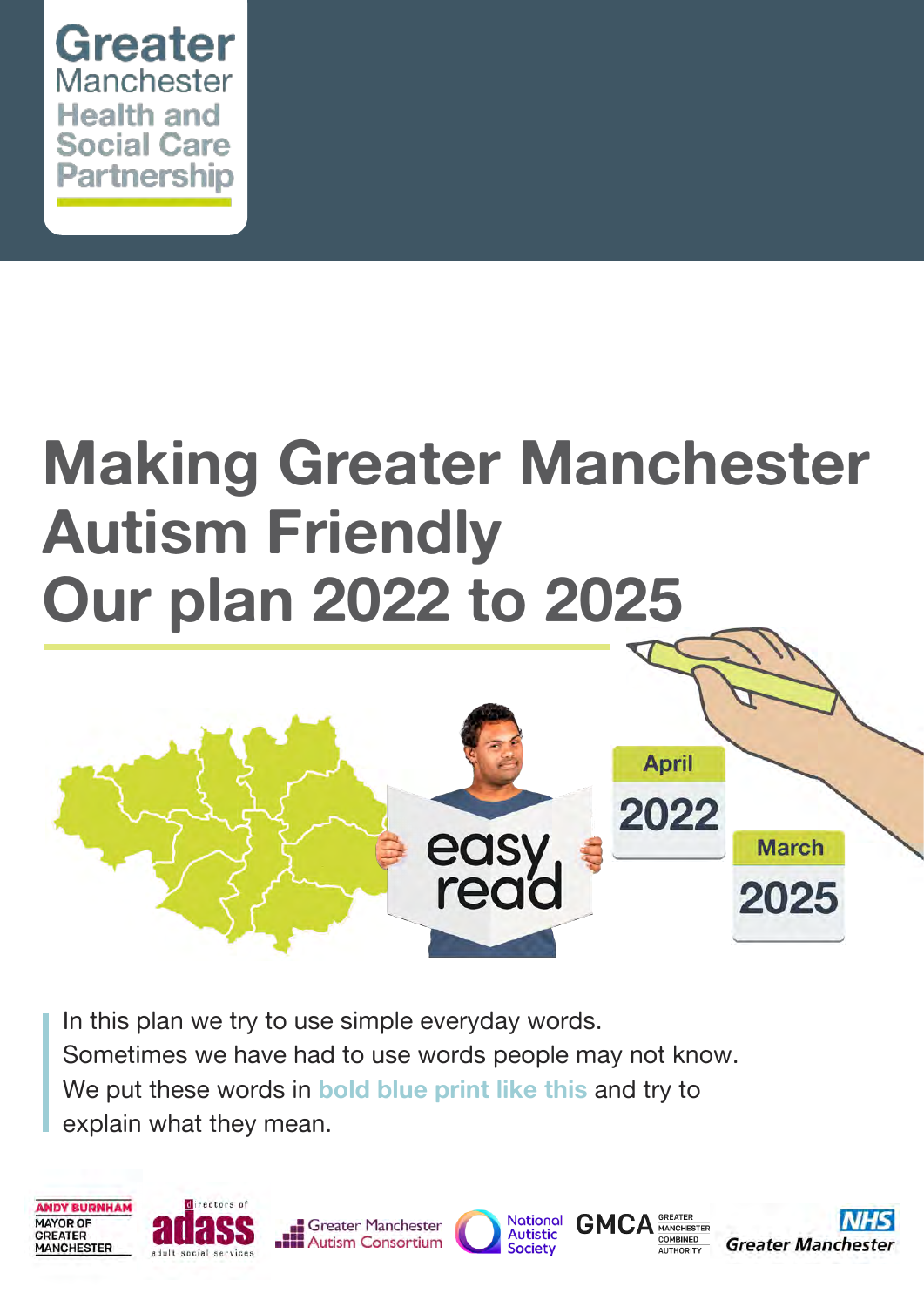### **Hello, welcome to our plan**



Greater Manchester **Autism Consortium** 

#### **Who we are**

We are Greater Manchester Autism Consortium. We give information, advice and support to people, their family members, carers and professionals about all issues to do with autism.



We bring together:

- The social services departments of the 10 councils that make up Greater Manchester.
- The 10 Greater Manchester Clinical Commissioning Groups, who plan most of the health services across Greater Manchester.
- The Greater Manchester Health and Social Care Partnership.



We fund and guide work about autism, which is run by the National Autistic Society. This is a national charity, set up to make the lives of autistic people better.



**Greater** Manchester Health and **Social Care** Partnership

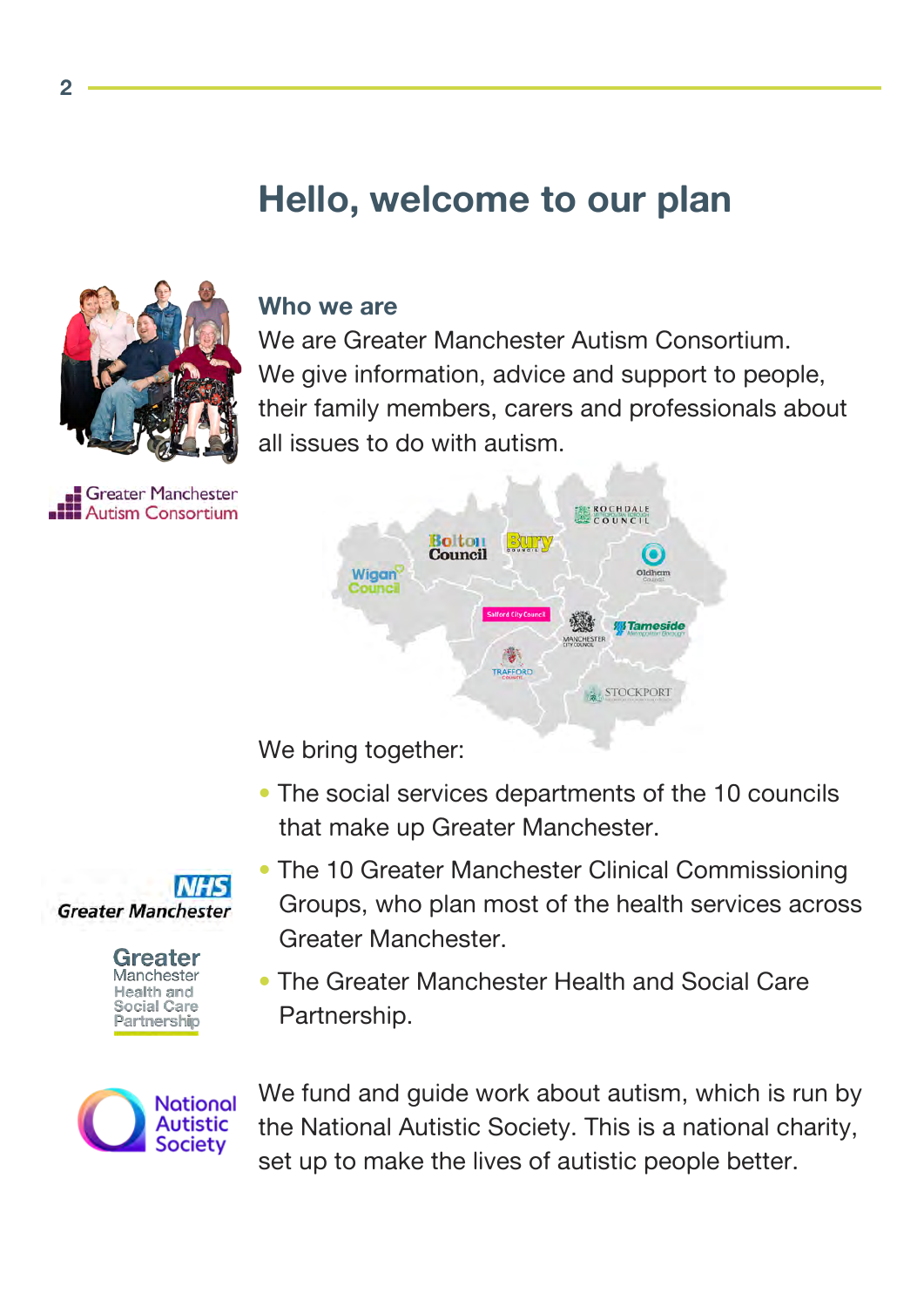### **What this plan is about**

This is the easier to read version of our Greater Manchester All Age Autism Strategy.

**Greater Manchester** is the area run by councils: Bury, Bolton, Manchester, Oldham, Rochdale, Salford, Stockport, Tameside, Trafford and Wigan.



**All Age** means everyone from young children to old people. This plan is for all autistic people.

**Strategy** means a big plan.

We have made this version of the plan shorter than the full version. To do this we have had to leave out some things, but we hope it still gives you a good idea of what the plan is about.



You can get the full version of our plan from our website at:

https://www.autismgm.org.uk/

**April** March 2025 2022

The plan runs from April 2022 to March 2025.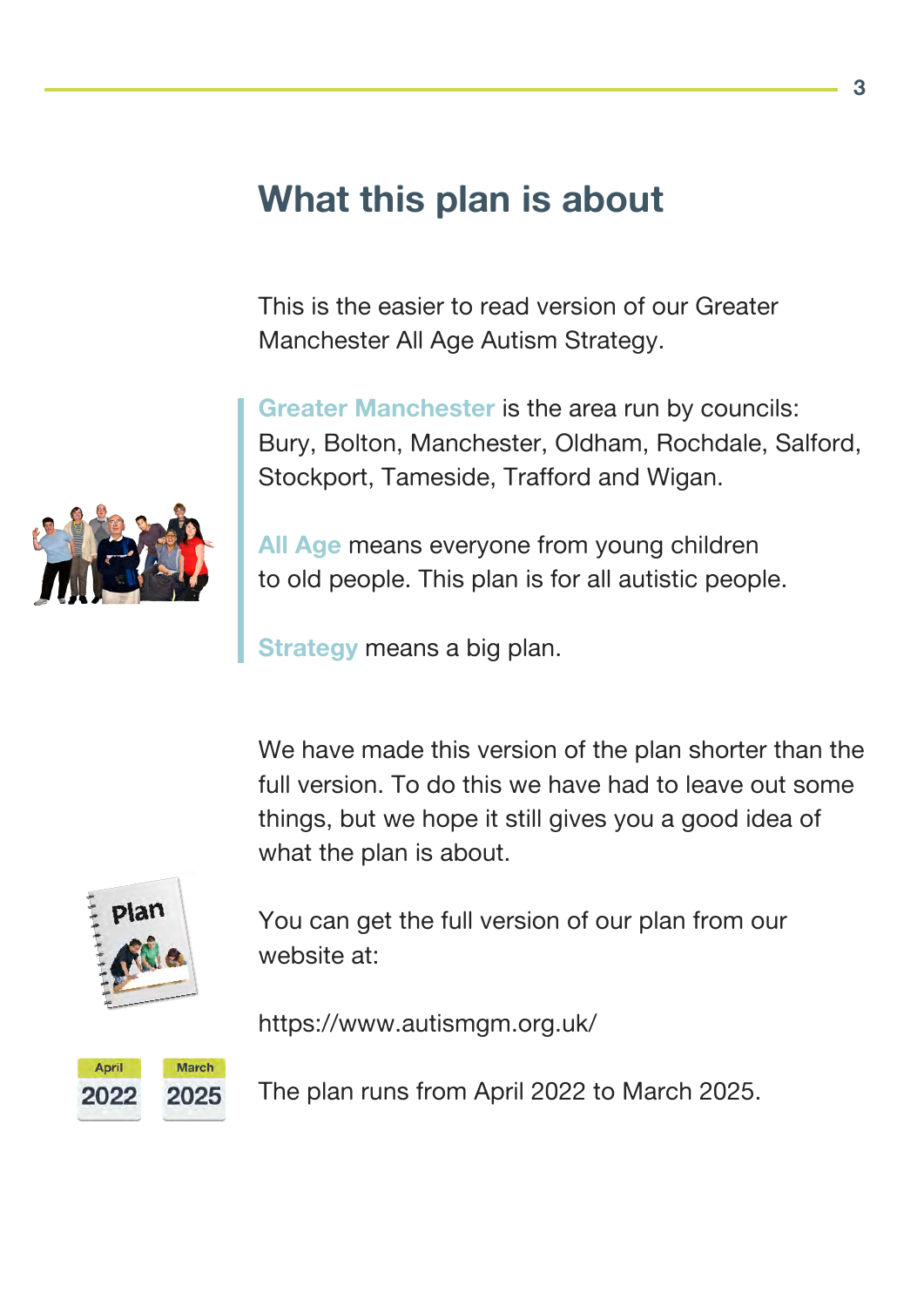## **Autism Friendly**

The plan says how we will Make Greater Manchester Autism Friendly.

**Autism Friendly** means that as an autistic person you:

- Are understood and valued.
- Feel safe and part of your community.
- Have goals and aims and feel like you can make them happen.
- Can get a diagnosis.
- Get support after you have been diagnosed.
- Get an education that meets your needs and sets you up for the sort of life you want to have.
- Meet professionals who understand autism.
- Can get help and advice about services.
- Can be sure that organisations that play a part in your life such as education, health and social care, or employment will make reasonable adjustments.





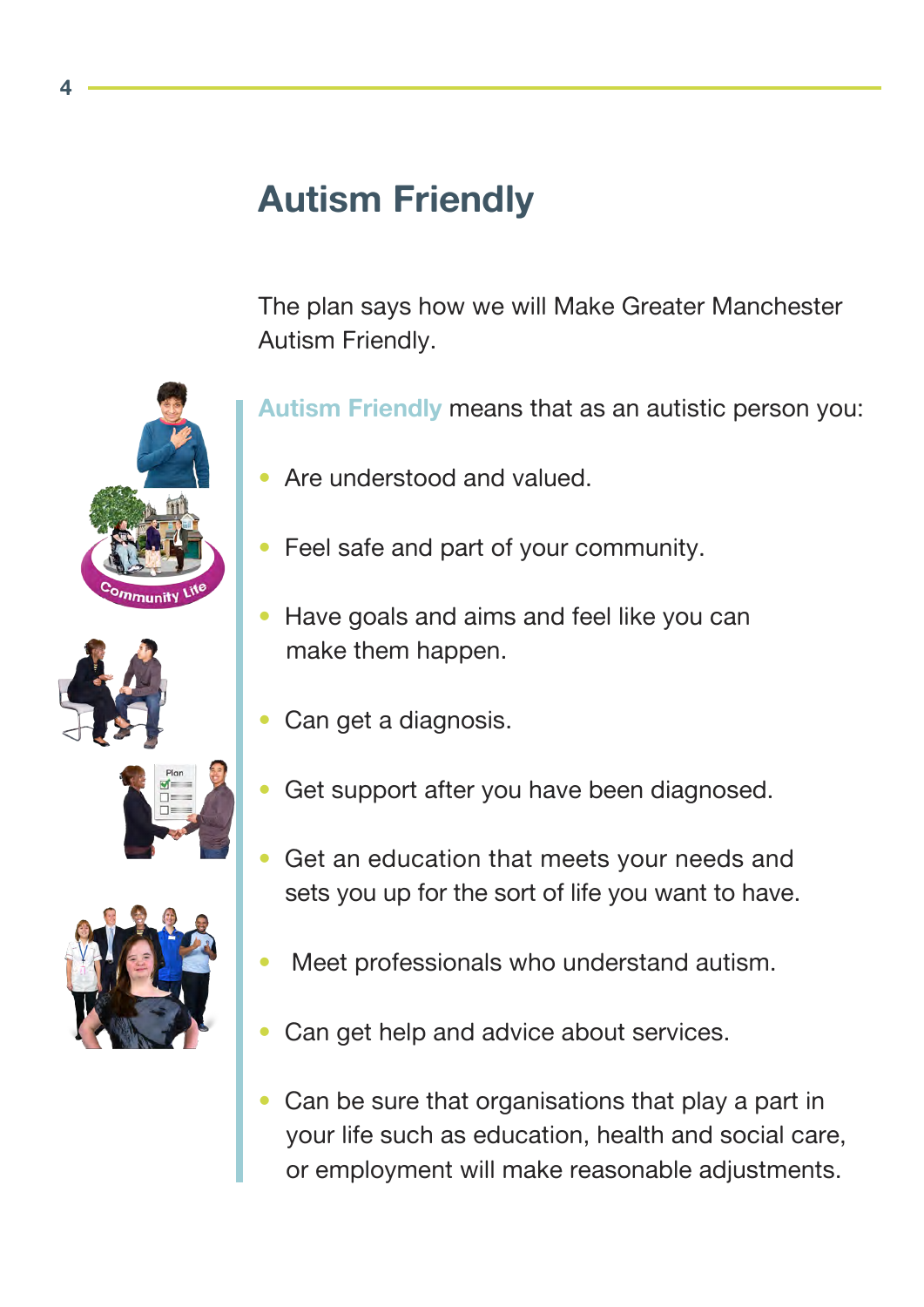

**Reasonable adjustments** changes that can be made to the environment or the way work or services are done, so a person can do the work or use the services.

### **More about our plan**



This is the second plan we have done. The last plan ran from 2019 to 2022. There was also an easy read version of it. You can download all of our plans from our website. https://www.gmhsc.org.uk/

We know that we cannot do everything we need to do in 3 years. So there may need to be more plans.



#### **The way we say things in this plan**

In this plan we say "autistic people" as this is how many of the people we met described themselves. But we know some people would say "person with autism" instead.

We also know some autistic people live with other conditions and may want to be described as neurodiverse.

**Neurodiverse** is the idea that everyone's brains are organised in a different way.

**5**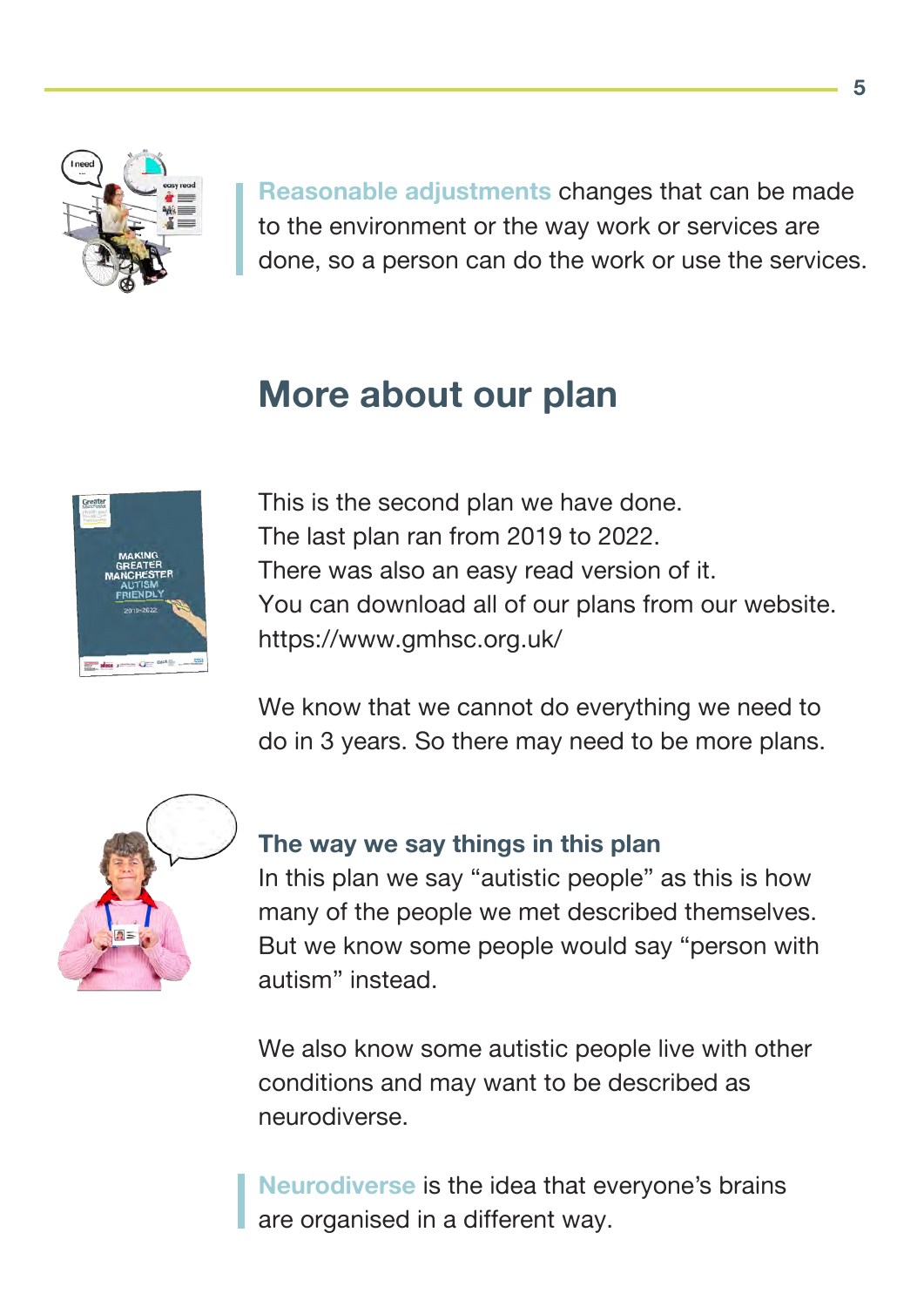### **How we chose what is in this plan**



We worked with lots of different autistic people including children, young people and their families from all parts of Greater Manchester.

We also worked with stakeholders.

**Stakeholders** are groups and organisations that have something to do with autistic people.



We wanted to find out what was important to them so the plan belonged to them as well.

We did this in different ways such as



- Holding events.
- Doing a survey.





- Going to Autism Partnership Board meetings.
- Listening to the views of groups such as the Autistic Adult Advisory Group and the Family Member Advisory Group.
- We looked at our last plan.
- we also looked at the Government's 5-year National Autism Strategy for England.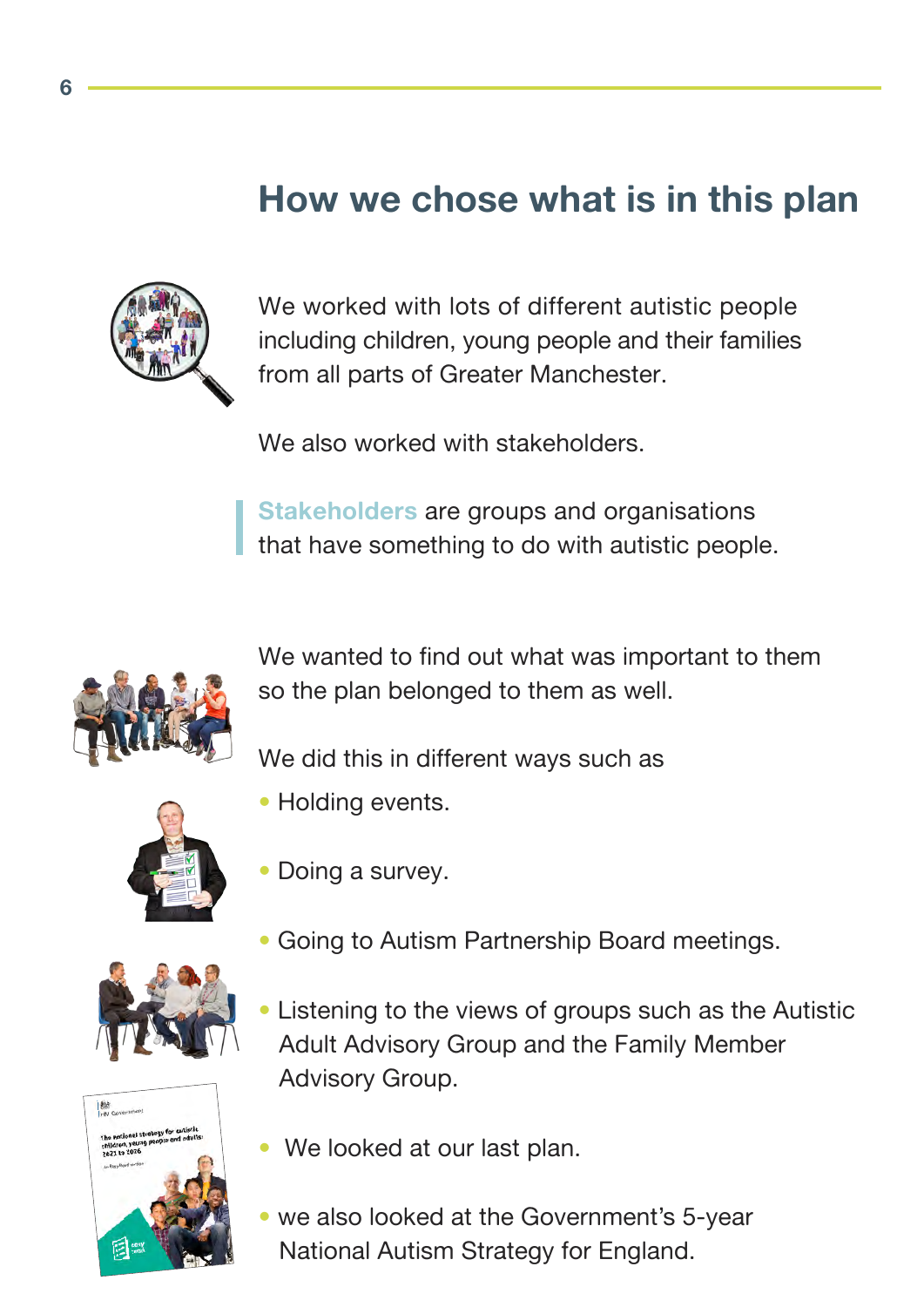### **Our values**

When we were writing the plan we thought about 5 things that were important:

#### **1. Nothing about us without us**

This means all work has to be co-produced with autistic people themselves.

#### **2. Difference equals strength**

We think that the different way autistic people think is a good thing that should be celebrated.

#### **3. Rights**

We want autistic people to know their rights.

#### **4. Clear accessible and honest communication**

The best way to communicate is in a way that is clear and accessible that people can understand. Support services should be honest in what they say.

#### **5. Importance of diverse experience**

People come from different backgrounds and have different experiences. There are lots of different communities in Greater Manchester.

Some people belong to more than one community. We think this is a good thing that makes us stronger.



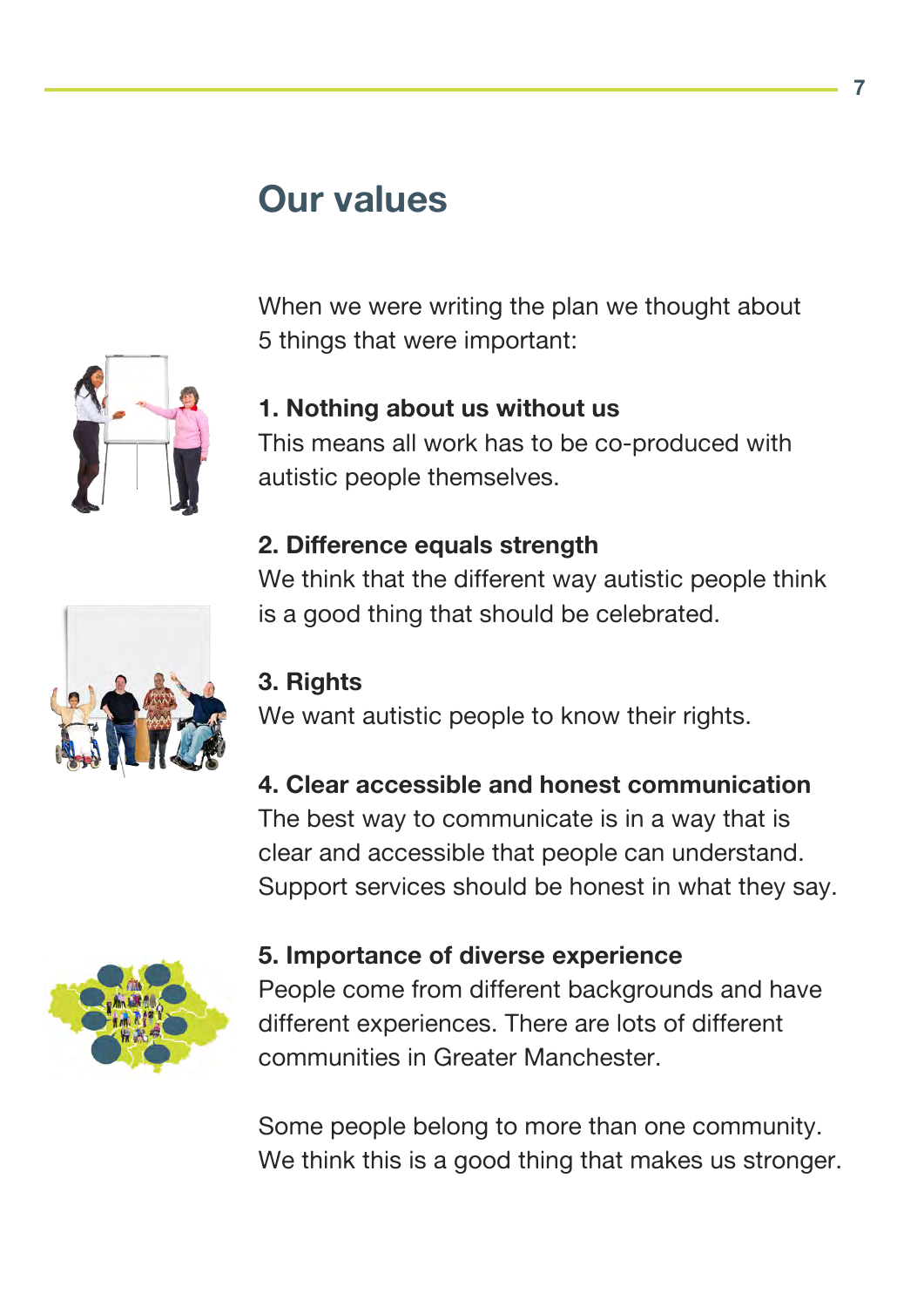### **Actions**

These are some of the main things we will do. We give more detail in the full version of our plan.



#### **Better understanding and awareness**

Co-produce training on autism, learning disability and reasonable adjustments for staff in health, social care and mental health services.



#### **Better access to education and transition**

**Transition** is when a person moves from being a child to an adult and the support they get changes from being given by children's services to adult services.

- Set up an Education Implementation Group and a Young Peoples' Advisory Group.
- Help social workers understand autism.
- More information for parents.
- Make information better.

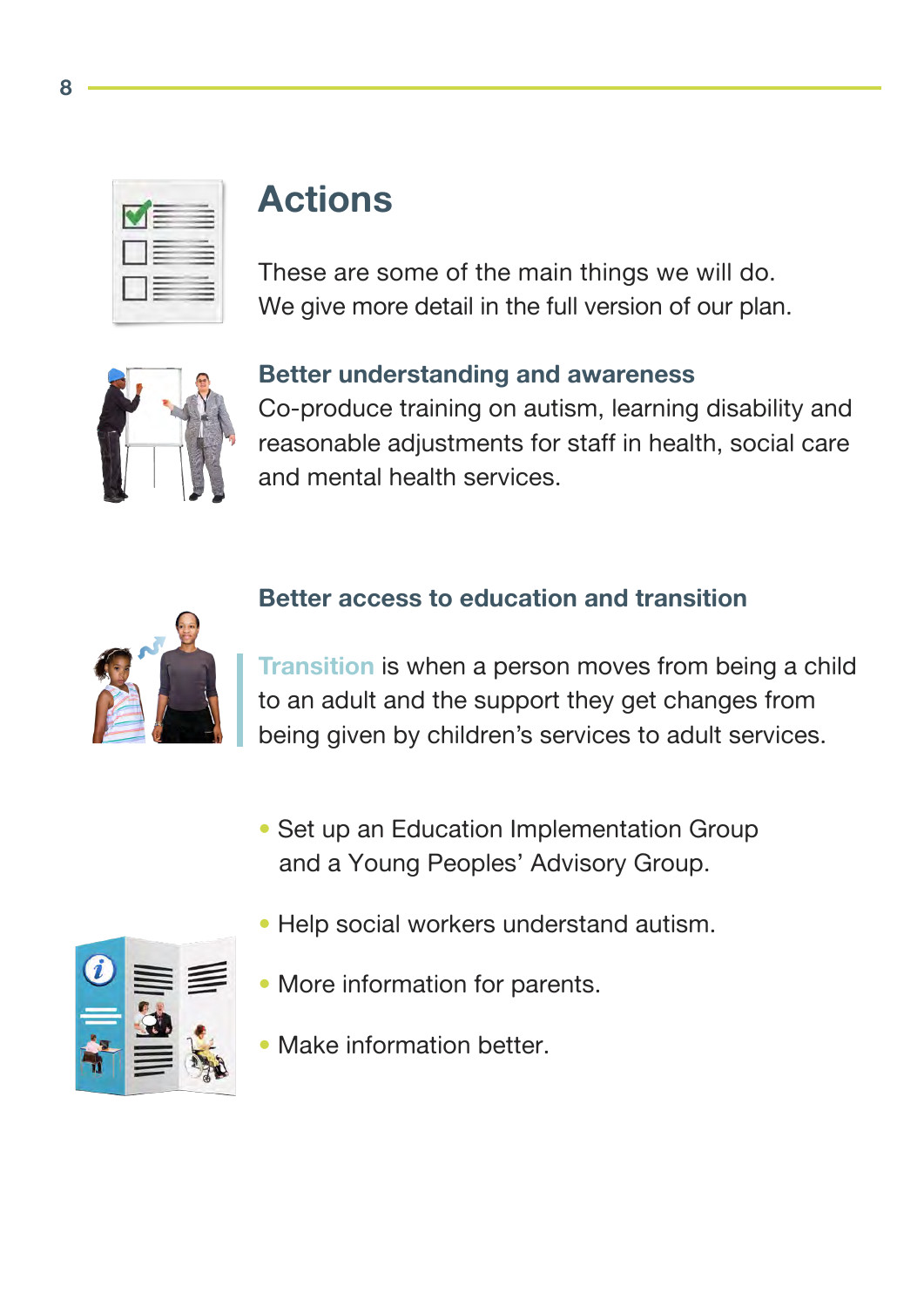

#### **Support more autistic people into work**

• Work with the statutory sector to make the experience of autistic staff better.

**Statutory sector** are services that the law says central or local government must provide, such as hospitals, benefits and schools.

- Set up an Autistic Entrepreneur and Business Owners' Network.
- Make the GM Neurodiversity and Learning Disability Employer Network bigger and better.
- Help start a Greater Manchester Supported Employment Forum.



#### **Reduce inequality in health and care**

- Work on support for people right after they have been diagnosed as autistic.
- Look at support before a diagnosis.
- See why some groups of people such as women are under diagnosed.
- Develop training.
- Have more social opportunities for autistic adults and children.

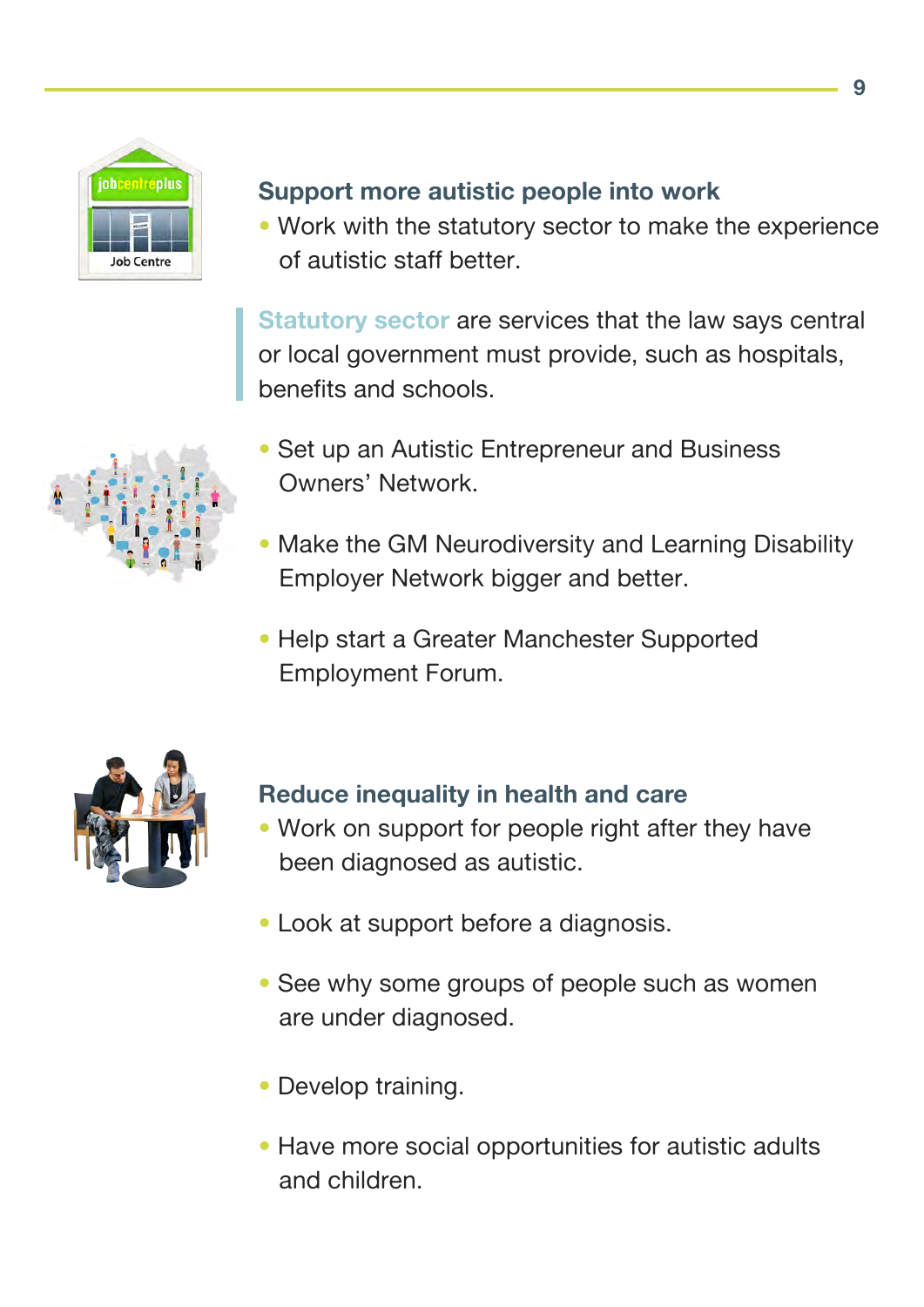

### **Get the right support and inpatient care**

- Work with groups and service providers who work in housing and homelessness.
- Help autistic people and their families to know more about Care Treatment Reviews and Care Education Treatment Reviews.

### **Have better support in the Criminal Justice System and Youth Justice System**



**Criminal Justice System** is all the different people and services who may be involved when someone is arrested for a crime.

These are the police, courts, prison and probation service, and government departments such as the Home Office, Ministry of Justice, and the Crown Prosecution Service.

• Give information on accessible communication and make training videos with people with lived experience for staff who are part of the Criminal Justice System.



- Develop a plan of how autistic people who are going to prison are supported.
- Look at the needs of victims of crime and ways of stopping autistic people becoming victims of crime.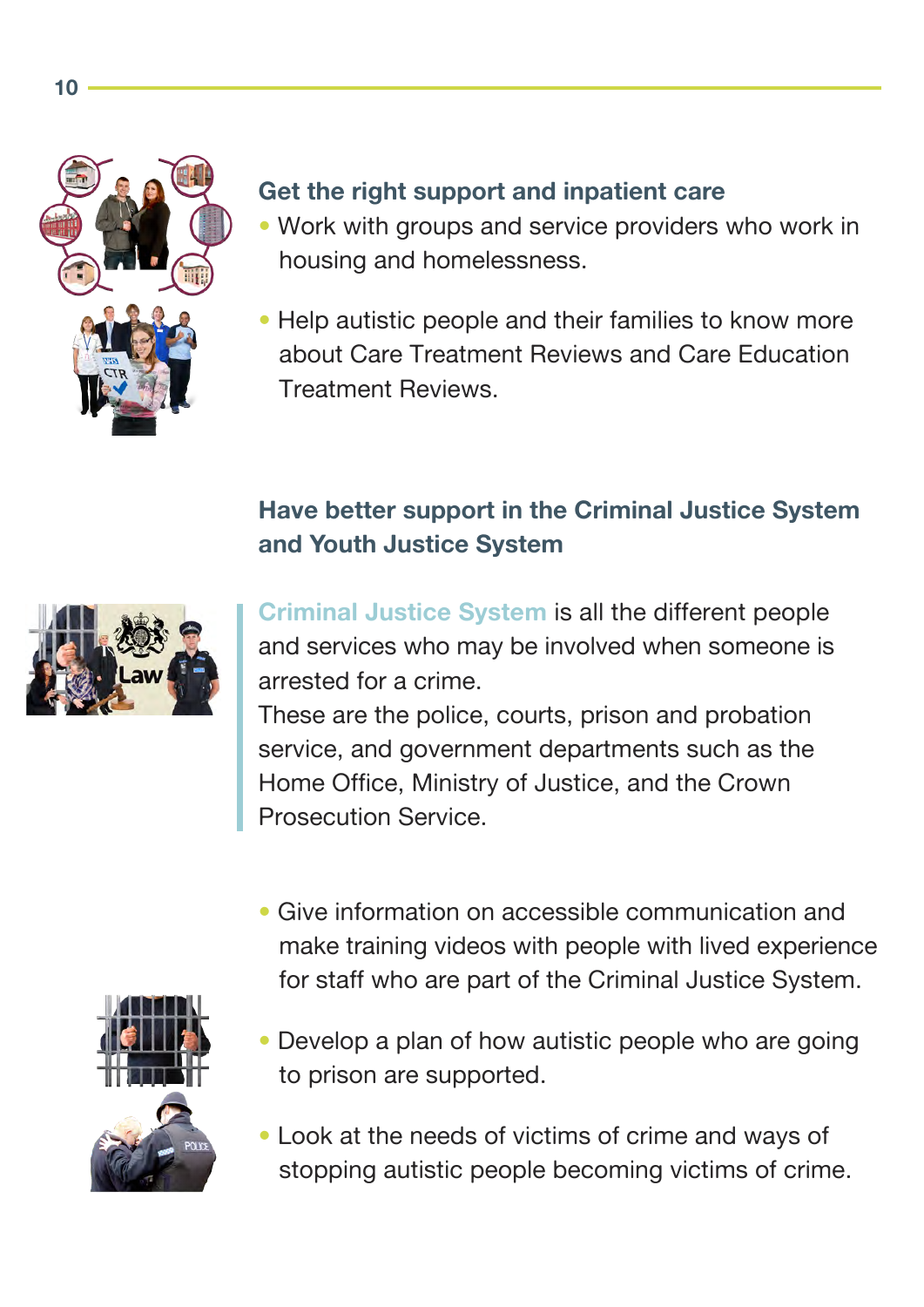## **What we will do next**



Plan

Me

Plan

**ANGLO** 

March

2022

June

2022

• We will write an Implementation Plan each year.

This is a list of things we will do to make sure the things in the Greater Manchester All Age Autism Strategy happen.

Our first Implementation Plan should be written by March 2022.

• We will ask each area in Greater Manchester to do their own Implementation Plan each year. This will say what they will do in their area.

The first one should be written by June 2022.



• We will set up some Task and Finish Groups. These are groups that look at the things we have said we will do and make sure we do them.

These will start some time between April and July 2022.



• Working Groups will be set up in the different areas of Greater Manchester. People will be picked to go on them. They will look at making the actions in the Greater Manchester All Age Autism Strategy work.